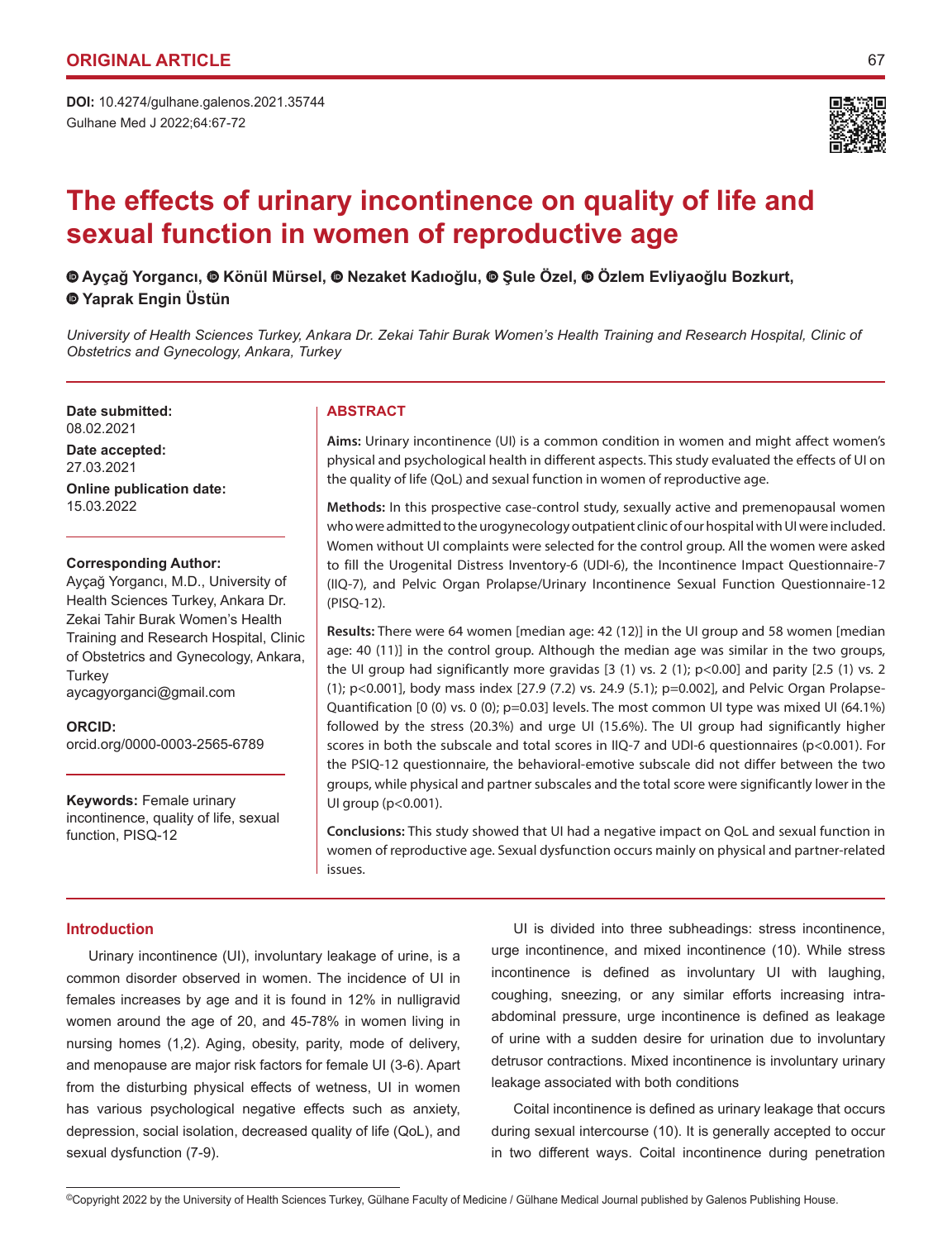or intercourse is associated with stress UI (11), while coital incontinence during orgasm is usually associated with detrusor overactivity (11,12). Coital incontinence has been reported in about 1 in 3 incontinent women (13). In a recent international study, the rate of coital incontinence was reported as 8% at penetration, 9% at orgasm, and 35% during intercourse (14). Intriguingly, nearly half of the patients reported a combination of them.

Regardless of the underlying mechanism, UI could lead to sexual dysfunction in women (15). In this study, we measured the effects of UI on QoL and sexual dysfunction, specifically in women of reproductive age without significant pelvic organ prolapse.

## **Methods**

In this prospective case-control study, sexually active and premenopausal women who were admitted to Urogynecology Outpatient Clinic of Ankara Zekai Tahir Burak Women's Health Training and Research Hospital between August 2018 and March 2019 with the complaint of UI were included in the study. The study was approved by the Ethics Committee of the Ankara Zekai Tahir Burak Women's Health Training and Research Hospital (protocol number: 07/2018, date: 13.12.2018). For the control group, women who were admitted to the gynecology outpatient clinics of the hospital without any UI complaints were selected. The inclusion criteria were age 18 or older, being sexually active for the previous six months, and being in the premenopausal period. Women who had physical or psychiatric diseases that required a significant medical intervention in the previous year, a history of previous prolapse-incontinence surgery or current pelvic organ prolapse higher than stage 1, chronic pelvic pain, difficulties in reading and understanding the Turkish language, and women using hormonal contraception were excluded. All participants signed informed consent before participating in the study.

The women who were admitted to the urogynecology clinic with UI were evaluated according to the guidelines (16). The UI symptoms and as well as systemic symptoms for urinary tract infections, dysuria, and hematuria were questioned by the standard urogynecology application form of the hospital. Urinalysis and culture were obtained. The cough stress test, Q tip test, residual volume were assessed and the presence of pelvic organ prolapse was evaluated according to the Pelvic Organ Prolapse-Quantification (POP-Q) classification system. Urodynamic evaluation was done in complicated cases (16). Incontinent women were classified as stress UI, urge UI, or mixed UI according to the symptoms, clinical and urodynamic findings (if performed).

We used the Incontinence Impact Questionnaire-7 (IIQ-7) and the Urogenital Distress Inventory-6 (UDI-6) to evaluate the effects of UI on QoL, and Pelvic Organ Prolapse/Urinary Incontinence Sexual Function Questionnaire-12 (PISQ-12) to evaluate its effects on sexual dysfunction. The IIQ-7 and UDI-6 were developed and combined to assess the impact of UI on QoL (17). The IIQ-7 consists of seven questions with the subscales of physical, travel, social and emotional (17). The response to each question measures the severity of the symptoms by grading the responses from zero (not at all) to three (greatly) points. The total score and subscale scores are converted to a range between 0 and 100. Higher scores represent a greater negative impact on QoL. The UDI-6 consists of six questions with three subscales addressing irritation symptoms, stress symptoms, and obstructive/voiding difficulty symptoms (17). The scoring is similar to IIQ-7. Similarly, higher scores indicate more severe symptoms and increased symptom distress. Both IIQ-7 and UDI-6 have been validated for the Turkish female population (18).

The PISQ-12 is a Likert-type questionnaire with 12 questions. It is specifically designed to evaluate the effect of pelvic organ prolapse/UI on female sexual function (19). It consists of three subscales: behavioral/emotive, physical, and partner-related factors. The maximum total score that can be obtained is 48 and higher total and subscale scores are associated with better sexual functioning. Its validity and reliability in the Turkish version were demonstrated by Cam et al. (20).

## **Statistical Analysis**

Statistical Package for Social Sciences Statistics for Windows, version 22.0 (Armonk, NY: IBM Corp., 2013 ) was used for the analysis of the data. The suitability of the data to a normal distribution was examined by the Kolmogorov-Smirnov test. Parametric methods were used in the analysis of variables with normal distribution and non-parametric methods were used in the analysis of variables that did not have a normal distribution. Categorical data are expressed as numbers (n) and percentages (%). Normally distributed nominal data are shown in tables as mean±standard deviation, while non-normally distributed nominal data are expressed as the median±interquartile range (IQR: 25-75). Cross tables were created for the necessary questions. The chi-square test, Mann-Whitney U test, and independent sample test were used for comparative statistical analysis. Spearman correlation test was used to examine the correlations of variables with each other. The data were analyzed at a 95% confidence level and the p-value was accepted as significantly less than 0.05. Before the study was begun, the statistical program available on the British Colombia University Department of Statistics website was used to calculate the power analysis of the study (https:// www.stat.ubc.ca/~rollin/stats/ssize/n2). With a two-sided test, it was found that 49 patients in each group were sufficient to reach an alpha=0.05 significance level and achieve a power of at least 95% (20).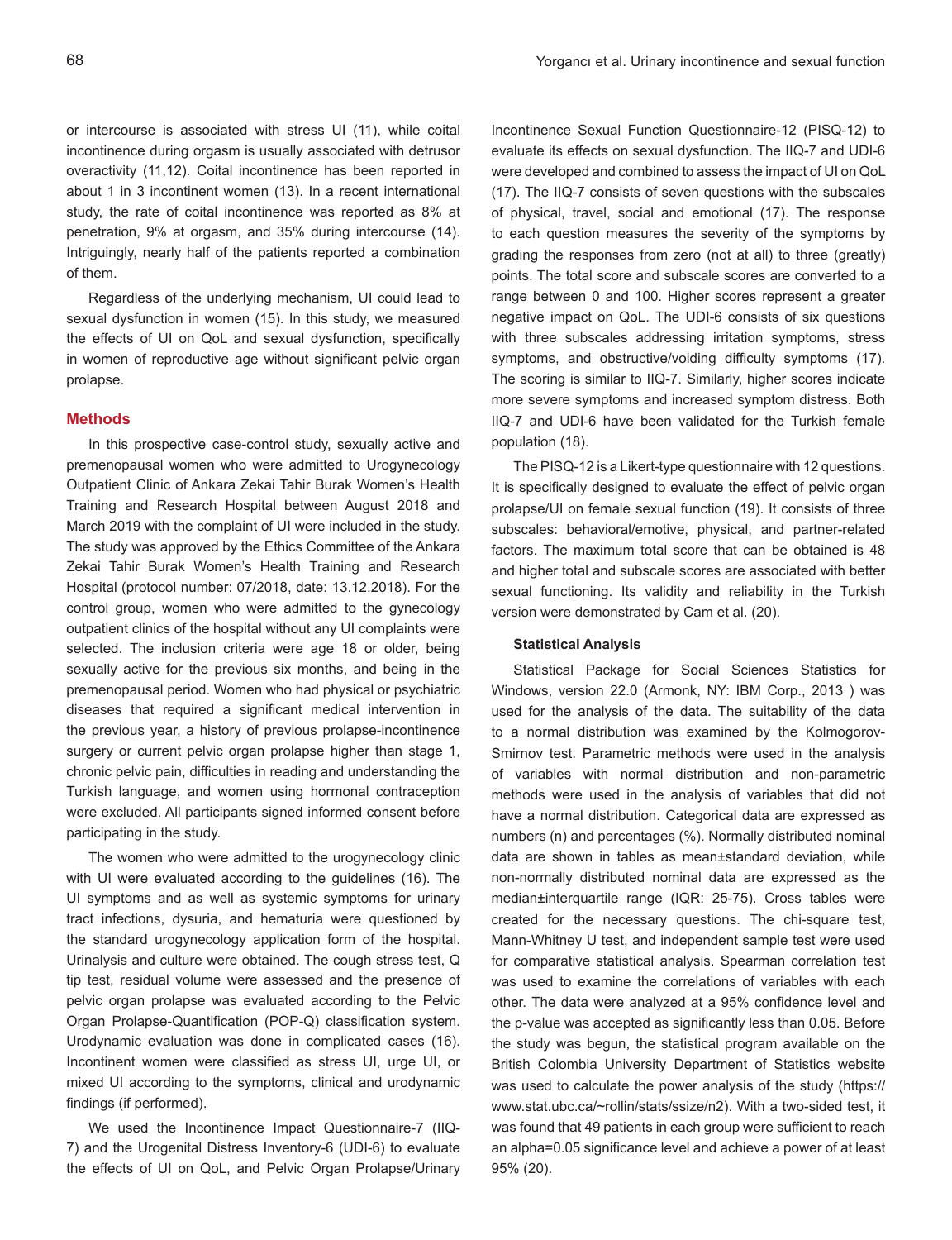# **Results**

During the study period, there were 129 women who consented to participate in the study. Four women in the UI group and three women in the control group were excluded due to incomplete filling of the forms. Therefore, 64 women in the UI group and 58 women in the control group were included in the analysis (Figure 1). The median age of the total participants was 41 (IQR: 12). The comparison of the demographic characteristics of the two groups is given in Table 1. While there was not any statistical significance between the median ages of the groups, the UI group had a statistically significantly higher number of gravida and parity, body mass index (BMI), and POP-Q levels. Although the median and IQR values of the POP-Q levels were similar between the groups, there was a statistically significant



**Figure 1.** Flow-chart of the study participants

difference due to the distribution within the groups (p=0.030). The most common UI type was mixed UI (64.1%) followed by stress UI (20.3%) and urge UI (15.6%).

The comparison of the subscale and total scores of the IIQ-7, UDI-6, and PISQ-12 between the groups is shown in Table 2. The UI group had statistically significantly higher in both the subscale and total scores in IIQ-7 and UDI-6 questionnaires (p<0.001). For the PSIQ-12 questionnaire, the behavioralemotive subscale did not differ between the two groups (p=0.31), while physical and partner subscales and the total scores were statistically significantly lower in the UI group (p<0.001).

The correlations between the total PISQ-12 score and the IIQ-7 and UDI-6 subscale and total scores, age, gravida, parity, BMI, and POP-Q stage were evaluated. The total PISQ-12 score was negatively correlated with all listed variables except age. The behavior-emotive subscale score was negatively correlated with only the number of gravidities (r=-0.270, p=0.005) and parity (r=-0.210, p=0.030).

## **Discussion**

Our results showed that the UI has a significant effect on QoL and sexual function in women of reproductive age without pelvic organ prolapse. UI decreases QoL and sexual function in women due to its physical and psychological effects. While the damaging effects of UI were seen in the subscale and total scores of UDI-6 and IIQ-7, the PISQ-12 questionnaire results warrant further evaluation.

| Table 1. The demographic characteristics of the study groups.                                                                        |                           |                      |         |  |
|--------------------------------------------------------------------------------------------------------------------------------------|---------------------------|----------------------|---------|--|
|                                                                                                                                      | Incontinence group (n=64) | Control group (n=58) | p       |  |
| Age, median (IQR)                                                                                                                    | 42 (12)                   | 40(11)               | 0.300   |  |
| <b>Gravidity, median (IQR)</b>                                                                                                       | 3(1)                      | 2(1)                 | < 0.001 |  |
| Parity, median (IQR)                                                                                                                 | 2.5(1)                    | 2(1)                 | < 0.001 |  |
| Delivery mode, n (%)                                                                                                                 |                           |                      |         |  |
| <b>Nil</b>                                                                                                                           | 1(1.6)                    | 1(1.7)               |         |  |
| Vaginal                                                                                                                              | 51(79.7)                  | 40 (69)              |         |  |
| C/S                                                                                                                                  | 10(15.6)                  | 15(25.9)             | 0.560   |  |
| Vaginal + C/S                                                                                                                        | 2(3.1)                    | 2(3.4)               |         |  |
| <b>BMI</b>                                                                                                                           | 27.9(7.2)                 | 24.9(5.1)            | 0.002   |  |
| Medical diseases, n (%)                                                                                                              |                           |                      |         |  |
| <b>None</b>                                                                                                                          | 39(60.9)                  | 47 (81.0)            |         |  |
| Hypertension                                                                                                                         | 3(4.6)                    | 0(0)                 |         |  |
| <b>Diabetes mellitus</b>                                                                                                             | 11(17.1)                  | 4(6.8)               |         |  |
| <b>COPD</b>                                                                                                                          | 7(10.9)                   | 4(6.8)               | 0.250   |  |
| Other                                                                                                                                | 4(6.2)                    | 3(5.1)               |         |  |
| POP-Q                                                                                                                                | 0(0)                      | 0(0)                 | 0.030   |  |
| Type of UI, n (%)                                                                                                                    |                           |                      |         |  |
| <b>Stress</b>                                                                                                                        | 13(20.3)                  |                      |         |  |
| Urge                                                                                                                                 | 10(15.6)                  | <b>NA</b>            |         |  |
| Mixed                                                                                                                                | 41(64.1)                  |                      |         |  |
| OO, Ossaran saating DML Dadisman tudey OODD, Obaatin bahaydiya aylaanaa disaas DOD O, Dalida Ousen Dadamar Oyyadificating Uly Udaran |                           |                      |         |  |

'esarean section, BMI: Body mass index, COPD: Chronic obstructive pulmonary disease, POP-Q: Pelvic Organ Prolapse-Quantification, UI: Urinary incontinence, IQR: Interquartile range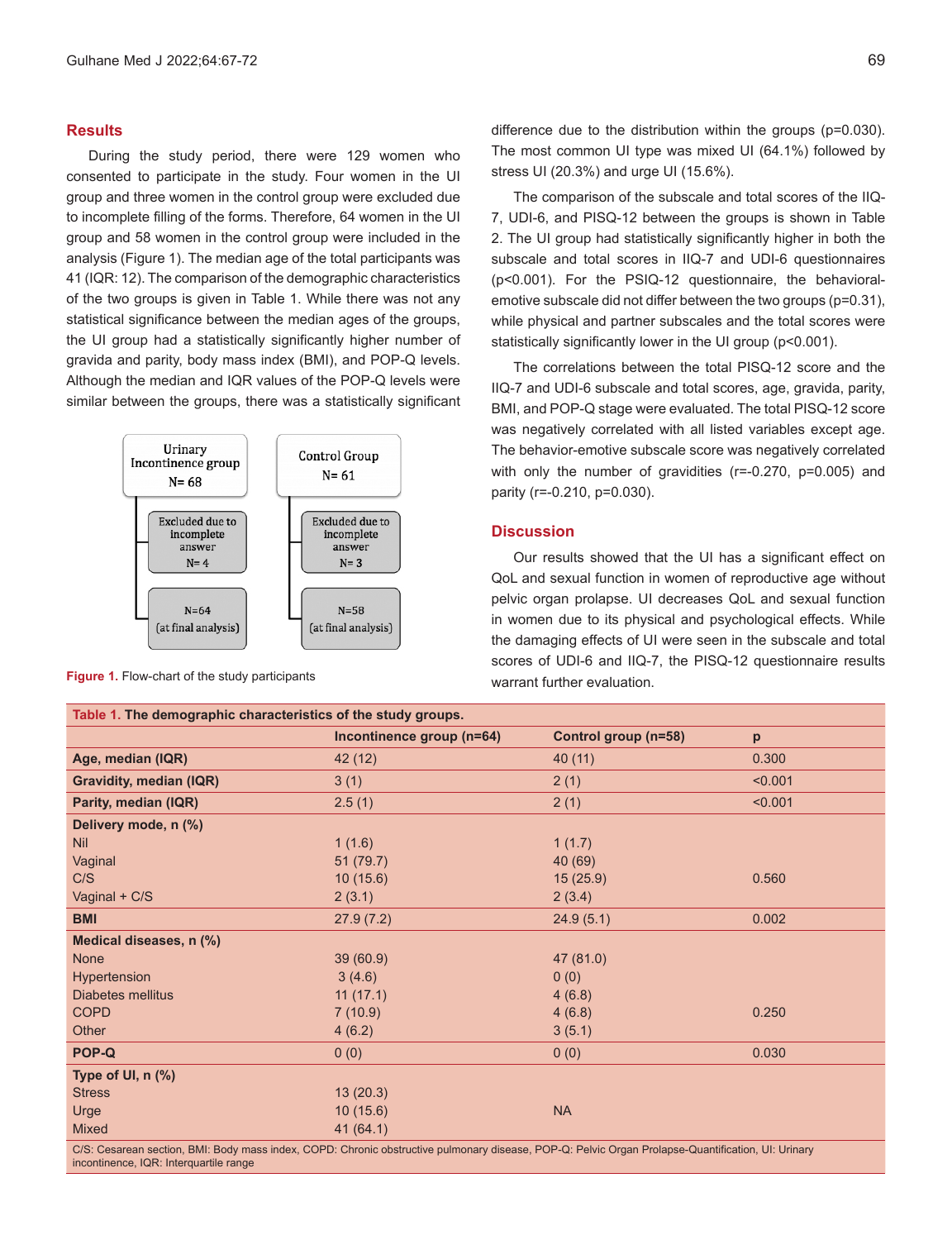| given median (IQR) or mean±SD, as appropriate                                                                                                                                                       |                           |                      |         |  |
|-----------------------------------------------------------------------------------------------------------------------------------------------------------------------------------------------------|---------------------------|----------------------|---------|--|
|                                                                                                                                                                                                     | Incontinence group (n=64) | Control group (n=58) | p       |  |
| IIQ-7, median (IQR)                                                                                                                                                                                 |                           |                      |         |  |
| Physical                                                                                                                                                                                            | 33.3(66.7)                | 0(0)                 | < 0.001 |  |
| <b>Travel</b>                                                                                                                                                                                       | 16.7(66.7)                | 0(0)                 | < 0.001 |  |
| Social                                                                                                                                                                                              | 33.3(66.7)                | 0(0)                 | < 0.001 |  |
| Emotional                                                                                                                                                                                           | 33.3(75)                  | 0(0)                 | < 0.001 |  |
| Total                                                                                                                                                                                               | 33.3(54.8)                | 0(0)                 | < 0.001 |  |
| UDI-6, median (IQR)                                                                                                                                                                                 |                           |                      |         |  |
| <b>Irritative</b>                                                                                                                                                                                   | 66.7 (50)                 | 16.7(16.7)           | < 0.001 |  |
| <b>Stress</b>                                                                                                                                                                                       | 66.7 (50)                 | 0(8.3)               | < 0.001 |  |
| Obstructive                                                                                                                                                                                         | 33.3(50)                  | 0(16.7)              | < 0.001 |  |
| Total                                                                                                                                                                                               | 33.3(54.8)                | 0(0)                 | < 0.001 |  |
| <b>PISQ-12</b>                                                                                                                                                                                      |                           |                      |         |  |
| Behavioral-emotive, median (IQR)                                                                                                                                                                    | 7(7)                      | 9(9)                 | 0.310   |  |
| Physical, median (IQR)                                                                                                                                                                              | 13.5(8.8)                 | 19(2)                | < 0.001 |  |
| Partner, median (IQR)                                                                                                                                                                               | 8(3.75)                   | 10(1)                | < 0.001 |  |
| Total, mean±SD                                                                                                                                                                                      | $27.3 \pm 7.8$            | $35.29 \pm 5.6$      | < 0.001 |  |
| IIQ-7: Incontinence Impact Questionnaire-7, UDI-6: Urogenital Distress Inventory-6, PISQ-12: Pelvic Organ Prolapse/Urinary Incontinence Sexual Function<br>Questionnaire-12, SD: Standard deviation |                           |                      |         |  |

**Table 2. The comparison of the subscale and total scores of the IIQ-7, the UDI-6, and PISQ-12 between groups. The values are** 

The behavioral and emotive subscale of the PISQ-12 measures women's desire, orgasm, sexual excitement, and satisfaction from sexual activity. According to our findings, this subscale did not differ between the continent and incontinent women. However, the physical subscale questioning dyspareunia, UI during sexual intercourse, restriction of sexual activity because of UI or pelvic organ prolapse, and execration, embarrassment, feeling guilty from sexual activity, were significantly lower in the incontinent women. The partner scale, which explores erection problems and premature ejaculation in the partner and intensity of orgasm degree in the last 6 months in women, was also significantly lower in the incontinent women. Thus, our results suggest that UI does not affect sexual arousal and orgasm among women of reproductive age. The low total PISQ-12 score was mainly due to the low physical and partner subscale scores. Although low physical subscale scores in incontinent women are an expected result, low partner subscale scores are difficult to explain. It is much more difficult for us to speculate whether it is due to urinary leakage of women during sexual intercourse. Indeed, Bekker et al. (21) investigated partners of incontinent women, and their results were in accordance with our study. Men who have partners with UI showed worse total sexual scores together with worse scores in frequency, satisfaction, and erectile dysfunction subscales.

Female sexuality is a complex condition that is influenced by cultural, religious, emotional, and physical factors and depends on the quality of the relationship rather than quantity. As obstetrics and gynecology professionals, we focus almost entirely on the female patient and try treating her. However, as can be seen in our study results, we may overlook that the partner indirectly affected using this process is also an important part of the problem. We can speculate that this problem may be more important in closed societies than in developed Western societies. Based on the results of the study, it would be an appropriate approach to at least include the partner in the treatment process and to provide counseling when necessary. With another study that can be planned in the future, it may be possible to examine the way the partner perceives this disease and the behavioral problems that occur as a result.

The reason we did not find a difference between behavioralemotive subscale scores of those with and without UI might be the exclusion of menopausal women in our study. Female external genitalia, vagina, bladder trigone, and urethra exhibit estrogen receptors. The term "genitourinary syndrome of menopause" is currently used to define the effects of low estrogen levels on the genitourinary epithelium (22). The symptoms of the genitourinary syndrome of menopause are genital symptoms of vaginal dryness, burning, and irritation; sexual symptoms of lack of lubrication, discomfort or pain, and impaired function; and urinary symptoms of urgency, dysuria, and recurrent urinary tract infections (22,23). Besides, sexual desire and arousal are declined in postmenopausal women (24,25). Thus, this might explain the controversy between our results and others (20,26). However, various validated questionnaires are used to evaluate sexual function with different subscales. Although negative impacts of UI on sexual function are general findings, subscale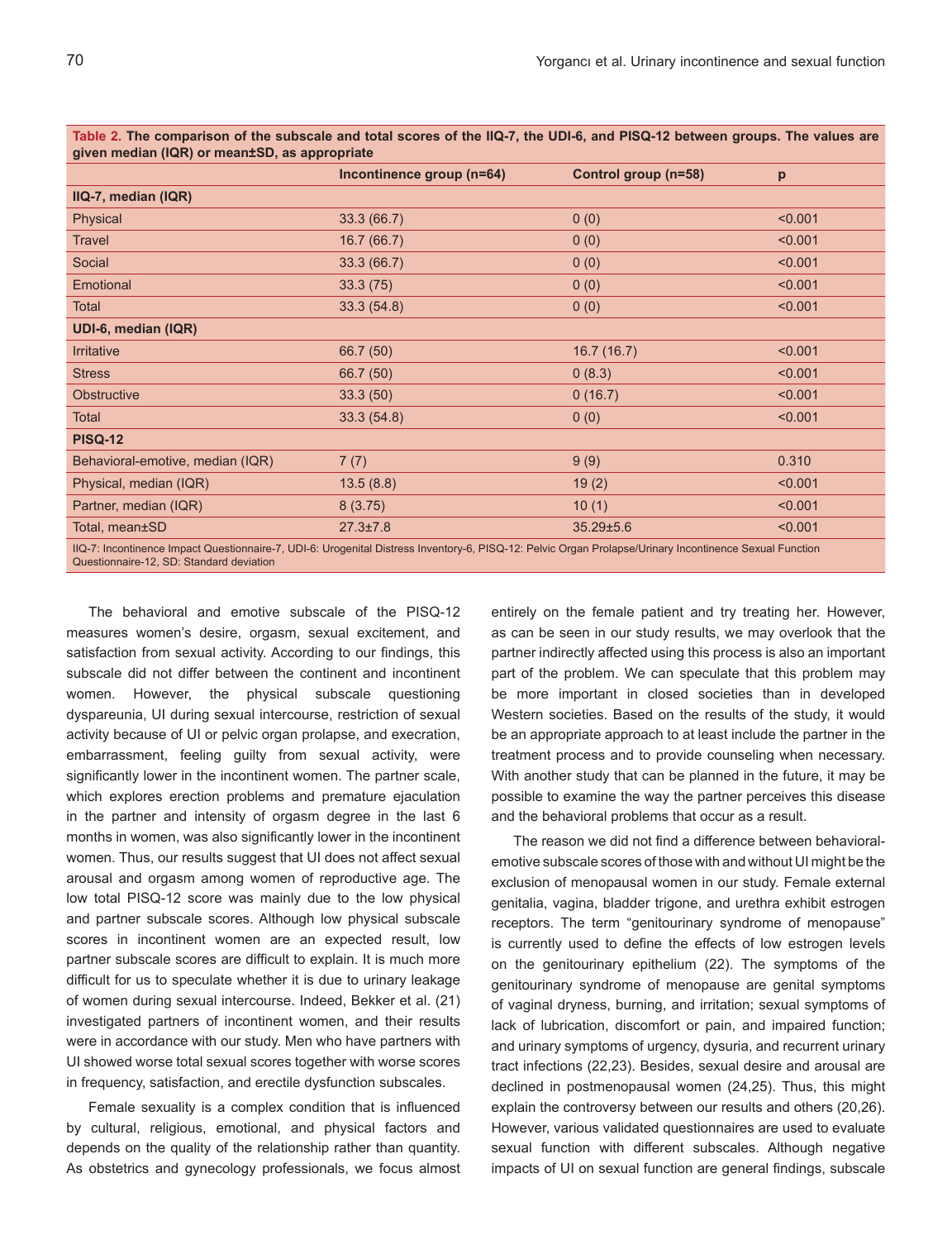evaluations differ substantially due to the variability of the questionnaires (14,27-29). For instance, in a recent study from our country conducted in a similar cohort of women like our study, the frequency, satisfaction, avoidance, and anorgasmia sexual subdomains were significantly worse in the UI group compared to the control group (28). However, partner-related factors were not sought by this questionnaire. Consistent with the previously reported studies, our findings showed that incontinent women had higher gravidity, parity, BMI, and POP-Q stage compared to continent women. Besides, negative correlations were observed between sexual function and these factors.

Another important point to consider is that different subtypes of UI have varying effects on sexual function. The mixed UI subtype affects sexual function worse than other subtypes (28,30,31). Similarly, mixed UI has affected QoL negatively more than other subtypes (28,31,32). As most of our patients were in the mixed UI group, we could not investigate the effects of different types of UI on QoL and sexual function separately.

There are strengths and limitations of our study. Unlike other studies, we have specifically addressed women of reproductive age and underlined their most affected sexual dysfunction. However, our study was conducted in a single center with a relatively small number of participants. Furthermore, we did not assess the effects of different types of UI. Although we have evaluated pelvic organ prolapse, we did not specifically address anterior and posterior compartment defects.

## **Conclusion**

In conclusion, UI has negative impacts on QoL and sexual function in women in the reproductive period. This negative effect is mainly observed in the physical and partner-related aspects of the sexual relationship. Accordingly, it is far most important for women's health to question women who apply to gynecology outpatient clinics and provide them with counseling about preventive and therapeutic approaches.

#### **Ethics**

**Ethics Committee Approval:** The study were approved by the Ankara Zekai Tahir Burak Women's Health Training and Research Hospital of Ethics Committee (protocol number: 07/2018, date: 13.12.2018).

**Informed Consent:** Consent form was filled out by all participants.

**Peer-review:** Externally peer-reviewed.

## **Authorship Contributions**

Surgical and Medical Practices: A.Y., K.M., N.K., Concept: A.Y., Ş.Ö., Ö.E.B., Y.E.Ü., Design: A.Y., Ş.Ö., Ö.E.B., Y.E.Ü., Data Collection or Processing: A.Y., K.M., N.K., Analysis or Interpretation: A.Y., Literature Search: A.Y., K.M., N.K., Ş.Ö., Writing: A.Y., Ö.E.B.

**Conflict of Interest:** No conflict of interest was declared by the authors.

**Financial Disclosure:** The authors declared that this study received no financial support.

## **References**

- 1. O'Halloran T, Bell RJ, Robinson PJ, Davis SR. Urinary incontinence in young nulligravid women: a cross-sectional analysis. Ann Intern Med. 2012;157:87-93.
- 2. Offermans MP, Du Moulin MF, Hamers JP, Dassen T, Halfens RJ. Prevalence of urinary incontinence and associated risk factors in nursing home residents: a systematic review. Neurourol Urodyn. 2009;28:288-294.
- 3. MacLennan AH, Taylor AW, Wilson DH, Wilson D. The prevalence of pelvic floor disorders and their relationship to gender, age, parity and mode of delivery. BJOG. 2000;107:1460-1470.
- 4. Fritel X, Fauconnier A, Levet C, Benifla JL. Stress urinary incontinence 4 years after the first delivery: a retrospective cohort survey. Acta Obstet Gynecol Scand. 2004;83:941-945.
- 5. Al-Mukhtar Othman J, Akervall S, Milsom I, Gyhagen M. Urinary incontinence in nulliparous women aged 25-64 years: a national survey. Am J Obstet Gynecol. 2017;216:149.
- 6. Akdemir Y NK, Büyükuysal Ç, Özmen Ü, Harma M, Harma Mİ. Comparison of Quality of Life and Sexual Functions of Obese and Non-Obese Women with Urinary Incontinence. Turkish Journal of Diabetes and Obesity. 2020;2:84-89.
- 7. Coyne KS, Sexton CC, Irwin DE, Kopp ZS, Kelleher CJ, Milsom I. The impact of overactive bladder, incontinence and other lower urinary tract symptoms on quality of life, work productivity, sexuality and emotional well-being in men and women: results from the EPIC study. BJU Int. 2008;101:1388- 1395.
- 8. Yip SK, Cardozo L. Psychological morbidity and female urinary incontinence. Best Pract Res Clin Obstet Gynaecol. 2007;21:321-329.
- 9. Orhan C, Ozgul S, Baran E, et al. The Effect of Incontinence Severity on Symptom Distress, Quality of Life, and Pelvic Floor Muscle Function in Turkish Women with Urinary Incontinence. Gynecology Obstetrics & Reproductive Medicine. 2020;26:51-57.
- 10. Haylen BT, de Ridder D, Freeman RM, et al. An International Urogynecological Association (IUGA)/International Continence Society (ICS) joint report on the terminology for female pelvic floor dysfunction. Int Urogynecol J. 2010;21:5-26.
- 11. Madhu C, Hashim H, Enki D, Yassin M, Drake M. Coital incontinence: what can we learn from urodynamic assessment? Urology. 2015;85:1034-1038.
- 12. Serati M, Salvatore S, Uccella S, et al. Urinary incontinence at orgasm: relation to detrusor overactivity and treatment efficacy. Eur Urol. 2008;54:911-915.
- 13. Demir O, Comba C. Investigation of the Incidence of Coital Incontinence in Incontinent Women. Gynecology Obstetrics & Reproductive Medicine. 2020;26:130-133.